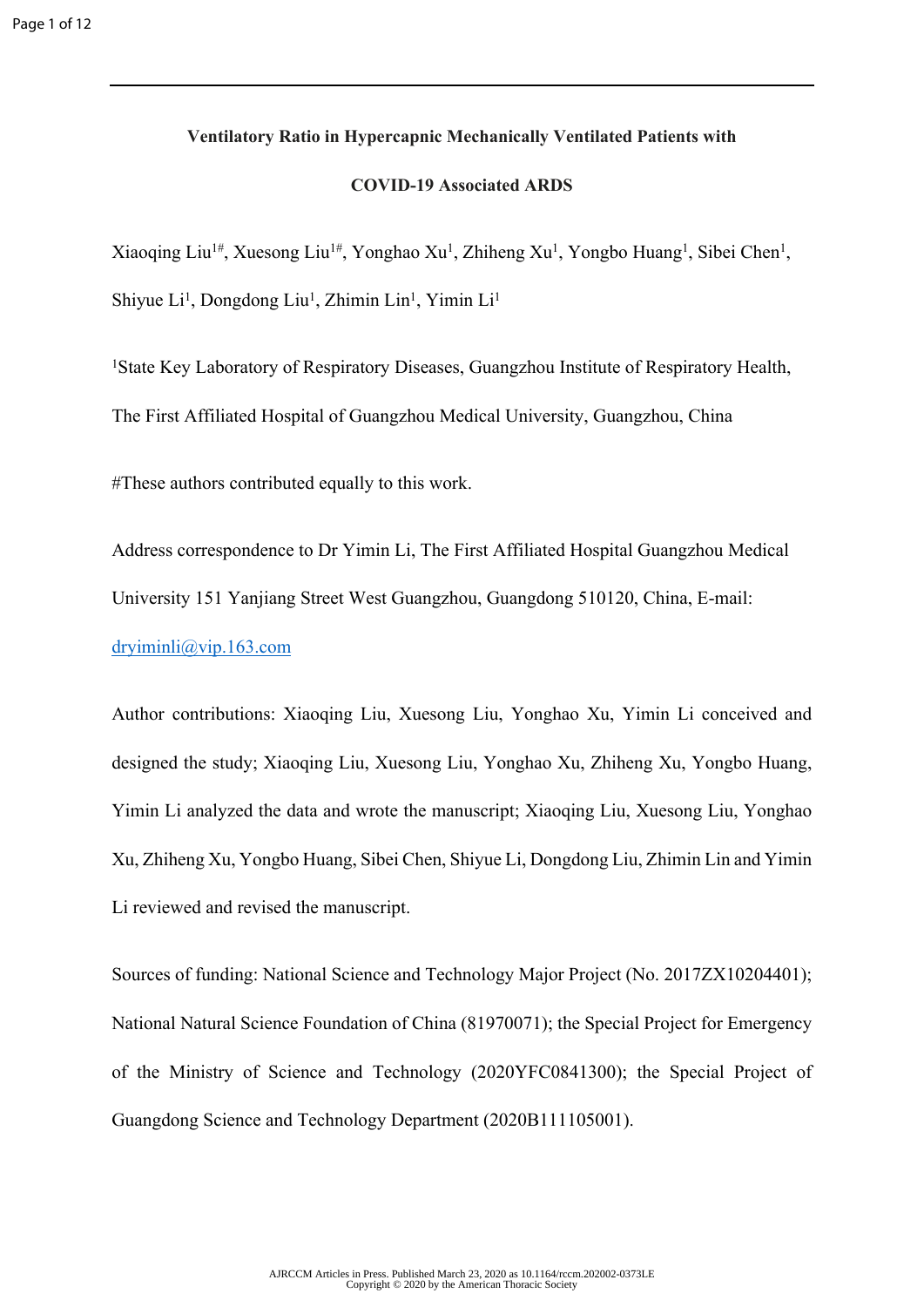Short running title: Ventilation management of COVID-19-associated ARDS

Descriptor number: 4.07 Mechanical Ventilation: Applications CRITICAL CARE

Total word count: 940

This article is open access and distributed under the terms of the Creative Commons

Attribution Non-Commercial No Derivatives License 4.0

([http://creativecommons.org/licenses/by-nc-nd/4.0/\)](http://creativecommons.org/licenses/by-nc-nd/4.0/). For commercial usage and reprints

please contact Diane Gern [\(dgern@thoracic.org](mailto:dgern@thoracic.org)).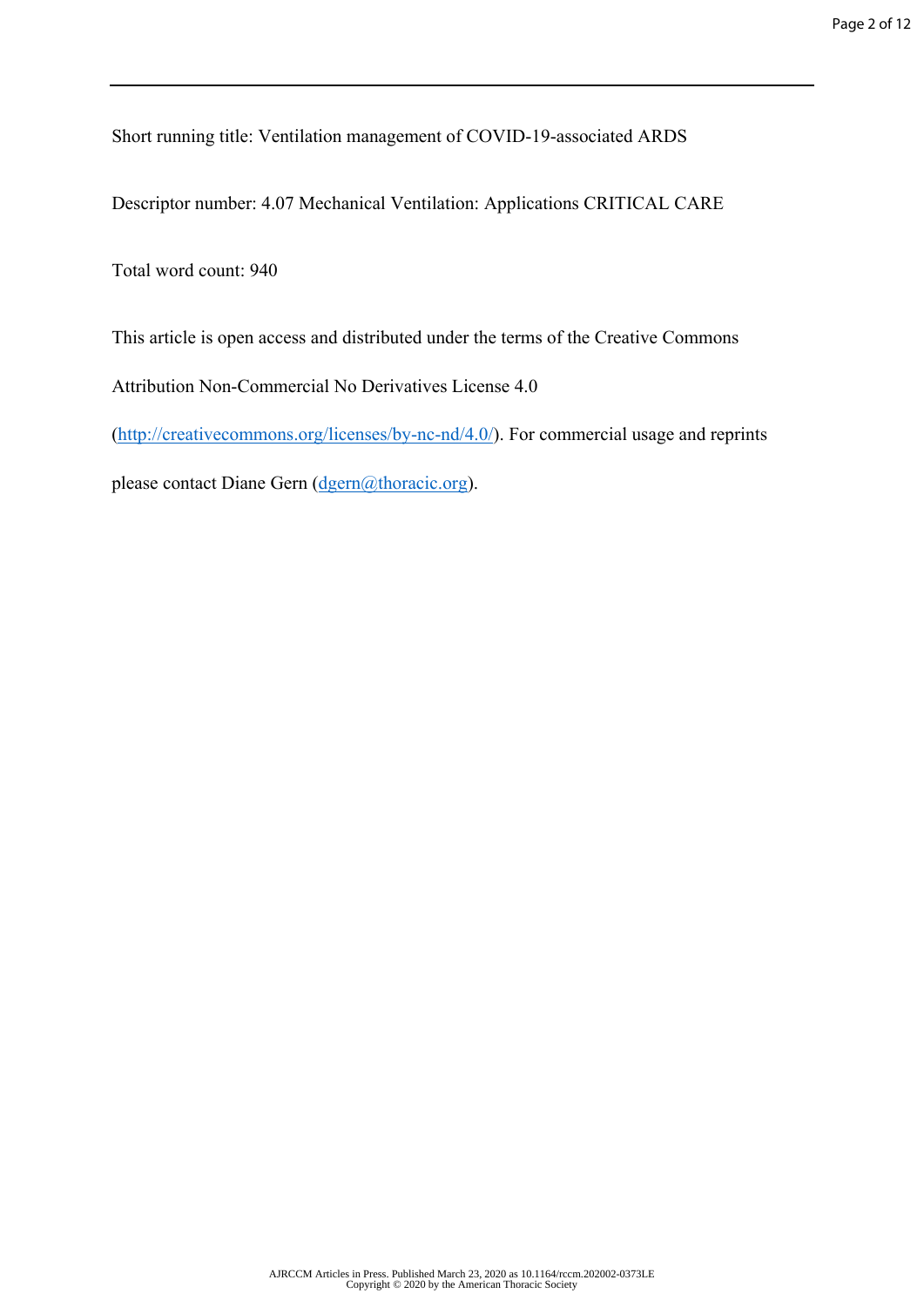# **Introduction**

Lung protective ventilation with low tidal volumes has become a cornerstone of management in patients with acute respiratory distress syndrome (ARDS) [\(1](#page-6-0), [2\)](#page-6-1). However, a consequence of low-tidal volume ventilation is hypercapnia which has significant physiological effects and may associated with higher hospital mortality ([2,](#page-6-1) [3\)](#page-6-2).

Ventilatory ratio (VR), defined as [minute ventilation (mL/min)  $\times$  PaCO<sub>2</sub> (mmHg)] / [predicted body weight  $\times$  100 (mL/min)  $\times$  37.5 (mmHg)] ([4\)](#page-6-3), is a simple bedside index of impaired efficiency of ventilation and correlates well with physiological dead space fraction (dead space to tidal volume ratio, VD/VT) in patients with ARDS [\(4-6](#page-6-3)). However, the VR and appropriate lung ventilation strategy for Corona Virus Disease 2019 (COVID-19) associated ARDS remain largely unknown.

Here, we report a case series highlighting ventilatory ratio in hypercapnic mechanically ventilated patients with COVID-19 associated ARDS in our intensive care unit (ICU) and their individualized ventilation strategy.

## **Case series**

The study was approved by the Ethics Committee of the First Affiliated Hospital of Guangzhou Medical University. The requirement for informed consent was waived because the study was observational and the family members were in quarantine.

The First Affiliated Hospital of Guangzhou Medical University is the designated center for COVID-19 patients in Guangdong, China. We included eight consecutive patients (7 male;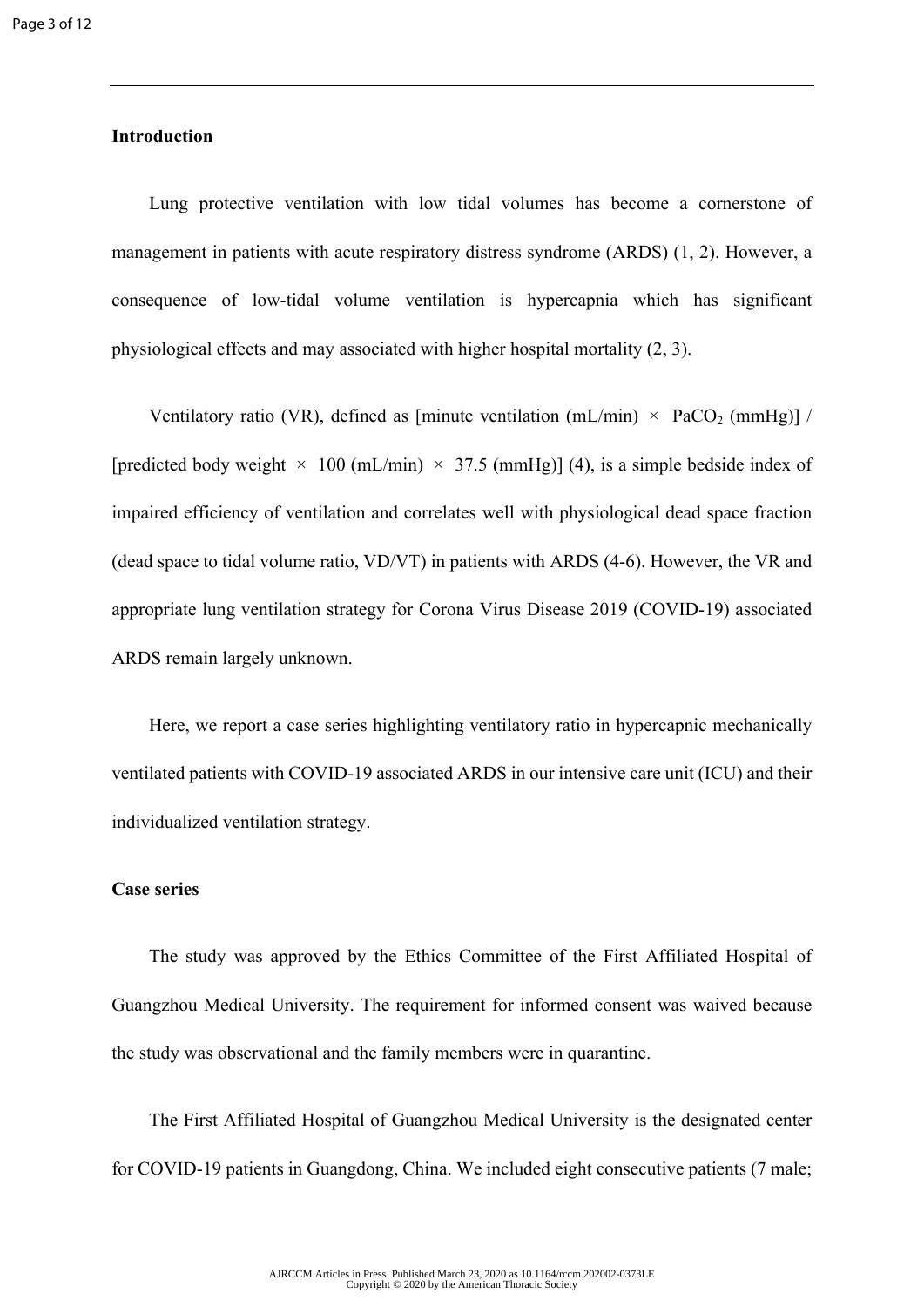mean age  $63.2 \pm 11.0$  years) who were intubated in another hospital before being transferred to our ICU. All patients had a history of exposure in Wuhan City or direct contact with patients with confirmed COVID-19. All patients reported fever, cough, shortness of breath, generalized weakness before hospitalization, and tested positive for SARS-CoV-2 based on real-time polymerase chain reaction of throat swab specimens. All patients were diagnosed with ARDS according to the Berlin definition ([7\)](#page-7-0): arterial oxygen pressure/fractional inspired oxygen concentration (PaO<sub>2</sub>/FiO<sub>2</sub>) ratio 102.0  $\pm$  29.7 mmHg (mean + SD), with Acute Physiology and Chronic Health Evaluation (APACHE) II score  $21.6 \pm 5.3$  and Sequential Organ Failure Assessment (SOFA) score  $9.1 \pm 2.7$  (Table 1).

A ventilation strategy using a low tidal volume of 6.0 mL/kg predicted body weight (PBW) was used in the first 4 consecutive patients. However, they had respiratory distress with low SPO<sub>2</sub>, so we immediately increased VT to  $7.0 \pm 0.6$  mL/kg PBW (Table 2). This resulted in an acceptable plateau pressure (23.3  $\pm$  2.2 cmH<sub>2</sub>O) and driving pressure (12.3  $\pm$  1.7 cmH<sub>2</sub>O). However, all four patients developed hypercapnia [arterial carbon dioxide pressure  $(PaCO<sub>2</sub>)$ ,  $57.7 \pm 5.2$  mmHg]. Respiratory system compliance was only moderately reduced (static respiratory system compliance,  $35.7 \pm 5.8$  mL/cmH<sub>2</sub>O). To examine this issue, we measured VR; the mean value was  $2.1 \pm 0.3$  in the initial four patients, suggesting high VD/VT ([4-6\)](#page-6-3).

WE then performed titration of tidal volume. An increased tidal volume (7.7  $\pm$  0.8 mL/kg PBW) was applied to the initial four patients (Table 2).  $PaCO<sub>2</sub>$  decreased significantly compared to VT 7.0 mL/kg PBW (57.7  $\pm$  5.2 vs. 44.1  $\pm$  3.6 mmHg, p = 0.003) with permitted plateau pressure (23.3  $\pm$  3.1 cm H<sub>2</sub>O) and driving pressure (13.5  $\pm$  2.7 cm H<sub>2</sub>O). Importantly,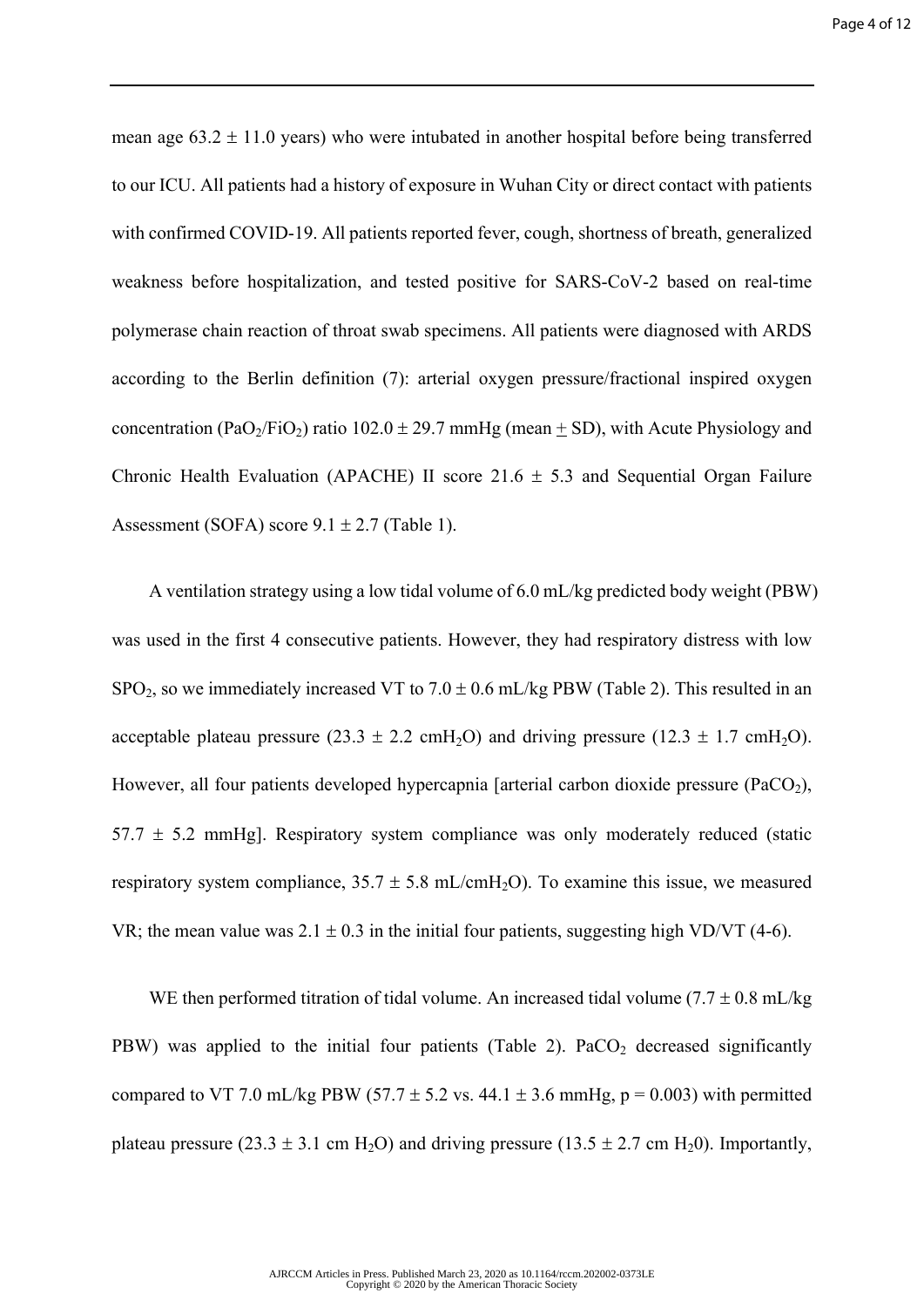VR in the four patients was significantly decreased  $(1.7 \pm 0.2 \text{ vs. } 2.1 + 0.3, \text{ p} = 0.018)$  and PaO<sub>2</sub>/FiO<sub>2</sub> was slightly improved (241  $\pm$  38 mmHg vs. 207  $\pm$  61, p = 0.402) compared to VT 7.0 mL/kg PBW. Therefore, an intermediate tidal volume of 7.5 + 0.6 mL/kg PBW was applied to the subsequent four COVID-19 ARDS patients. The PaCO<sub>2</sub> was  $41.8 \pm 3.7$  mmHg and VR was  $1.6 + 0.2$ .

### **Discussion**

We found that hypercapnia was common in COVID-19-related ARDS patients with low tidal volume ventilation. High VR was found in these patients, indicating inadequacy of ventilation in ARDS patients with COVID-19. An intermediate tidal volume (7-8 ml/kg PBW) ventilation strategy was applied to the first four patients to increase pulmonary efficiency to eliminate  $CO<sub>2</sub>$ , and this used in the next four patients.

Gas exchange consists of oxygenation and ventilation. Oxygenation is quantified by the  $PaO<sub>2</sub>/FiO<sub>2</sub>$  ratio and this method has gained wide acceptance, particularly since publication of the Berlin definition of ARDS [\(7](#page-7-0)). However, the Berlin definition does not include additional pathophysiological information about ARDS, such as alveolar ventilation, as measured by pulmonary dead space, which is an important predictor of outcome [\(8](#page-7-1)). Increased pulmonary dead space reflects the inefficiency of the lungs to eliminate  $CO<sub>2</sub>$ , which may lead to hypercapnia.

In our ARDS patients with COVID-19, hypercapnia was common at ICU admission with low tidal volume ventilation. Assuming the anatomic portion of dead space is constant, increasing tidal volumes with constant respiratory rate would effectively increase alveolar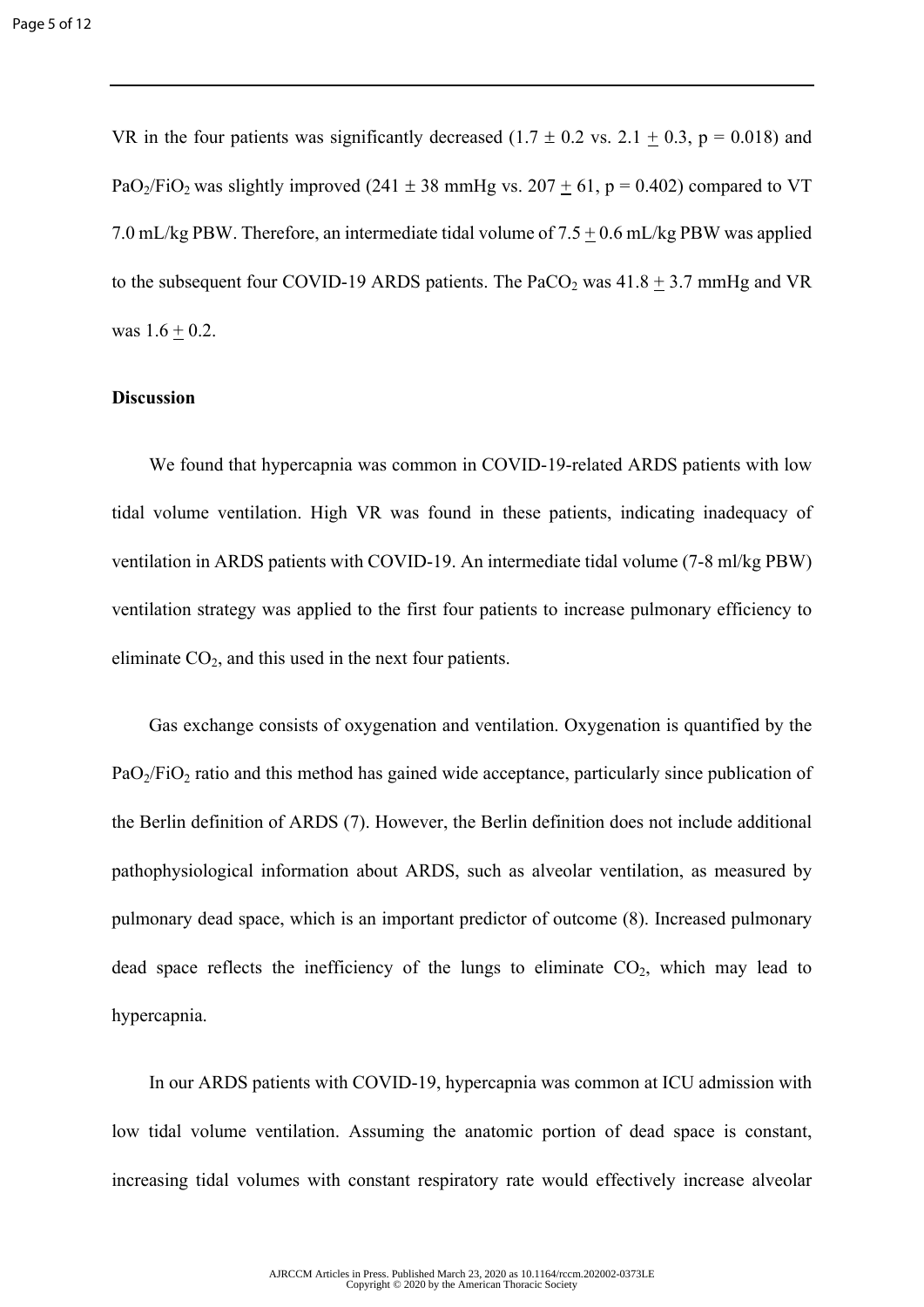ventilation. Any such increase in VT would decrease  $PaCO<sub>2</sub>$ , which would be captured by VR ([6\)](#page-6-4). VR, a novel method to monitor ventilatory adequacy at the bedside ([4-6\)](#page-6-3), was very high in our patients, reflecting increased pulmonary dead space and inadequacy of ventilation.

With an acceptable plateau pressure and driving pressure, titration of tidal volume was performed. PaCO<sub>2</sub> and VR were significantly decreased when an intermediate tidal volume  $(7-$ 8 mL/kg PBW) was applied. We suggest that intermediate tidal volumes (7-8 mL/kg PBW) are recommended for such patients. Therefore, low tidal volume may not be the best approach for all ARDS patients, particularly those with a less severe decrease in respiratory system compliance and inadequacy of ventilation.

 In summary, we found that hypercapnia was common in patients with COVID-19 associated ARDS while using low tidal volume ventilation. VR was increased in these patients, which reflected increased pulmonary dead space and inadequacy of ventilation. An intermediate tidal volume was utilized to correct hypercapnia efficiently, while not excessively increasing driving pressure. Clinicians must have a high index of suspicion for increased pulmonary dead space when COVID-19-related ARDS patients present with hypercapnia.

#### **Acknowledgments**

National Science and Technology Major Project (No. 2017ZX10204401); National Natural Science Foundation of China (81970071); the Special Project for Emergency of the Ministry of Science and Technology (2020YFC0841300); the Special Project of Guangdong Science and Technology Department (2020B111105001).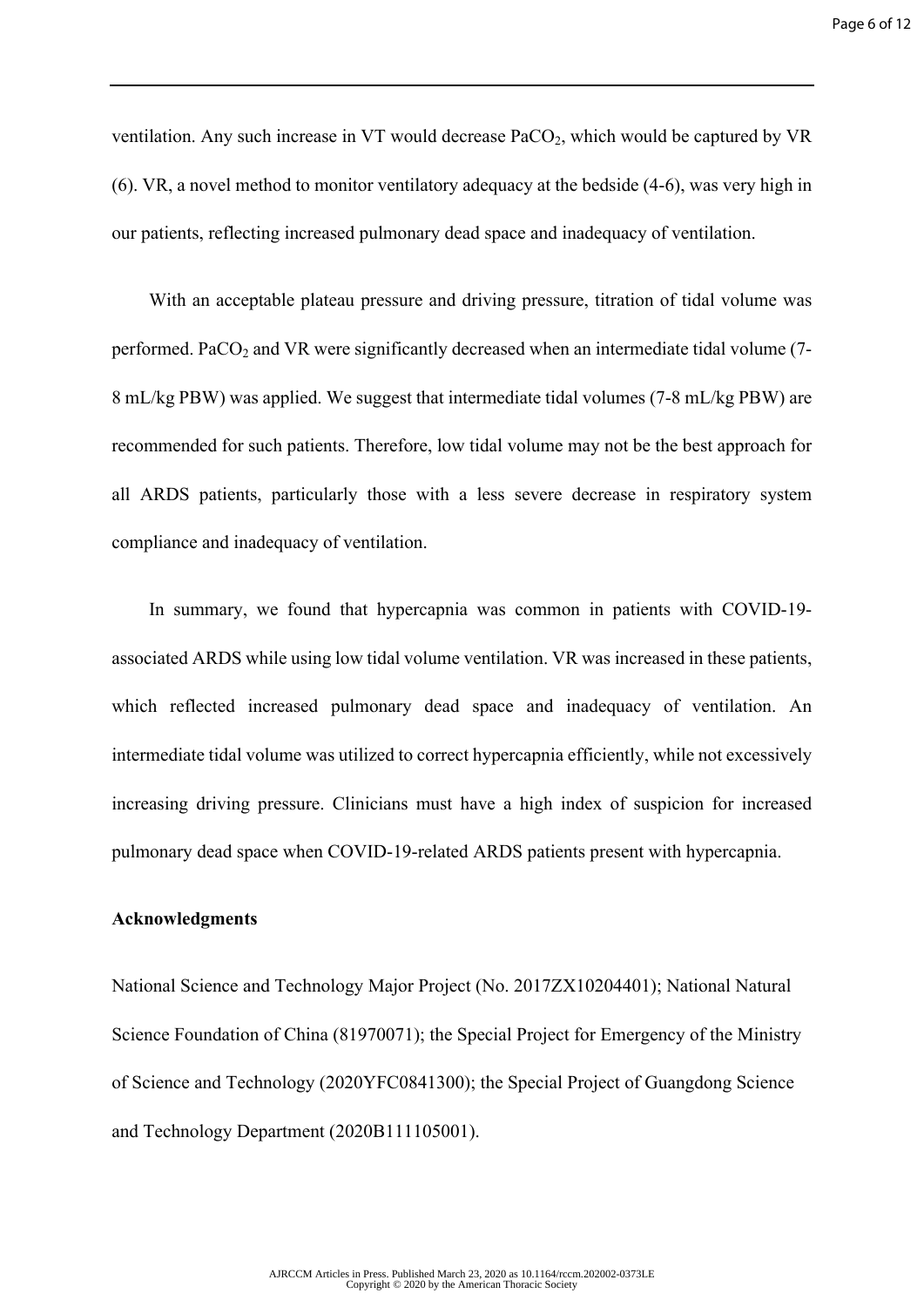We express our gratitude to Dr. Arthur S. Slutsky for the invaluable assistance with the manuscript.

# **Reference**

- <span id="page-6-0"></span>1. Acute Respiratory Distress Syndrome N, Brower RG, Matthay MA, Morris A, Schoenfeld D, Thompson BT, et al. Ventilation with lower tidal volumes as compared with traditional tidal volumes for acute lung injury and the acute respiratory distress syndrome. The New England journal of medicine. 2000;342(18):1301-8.
- <span id="page-6-1"></span>2. Barnes T, Zochios V, Parhar K**.** Re-examining Permissive Hypercapnia in ARDS: A Narrative Review. Chest. 2018;154(1):185-95.
- <span id="page-6-2"></span>3. Tiruvoipati R, Pilcher D, Buscher H, Botha J, Bailey M**.** Effects of Hypercapnia and Hypercapnic Acidosis on Hospital Mortality in Mechanically Ventilated Patients. Crit Care Med. 2017;45(7):e649-e56.
- <span id="page-6-3"></span>4. Sinha P, Fauvel NJ, Singh S, Soni N**.** Ventilatory ratio: a simple bedside measure of ventilation. Br J Anaesth. 2009;102(5):692-7.
- 5. Sinha P, Fauvel NJ, Singh P, Soni N**.** Analysis of ventilatory ratio as a novel method to monitor ventilatory adequacy at the bedside. Crit Care. 2013;17(1):R34.
- <span id="page-6-4"></span>6. Sinha P, Calfee CS, Beitler JR, Soni N, Ho K, Matthay MA, et al. Physiologic Analysis and Clinical Performance of the Ventilatory Ratio in Acute Respiratory Distress Syndrome. Am J Respir Crit Care Med. 2019;199(3):333-41.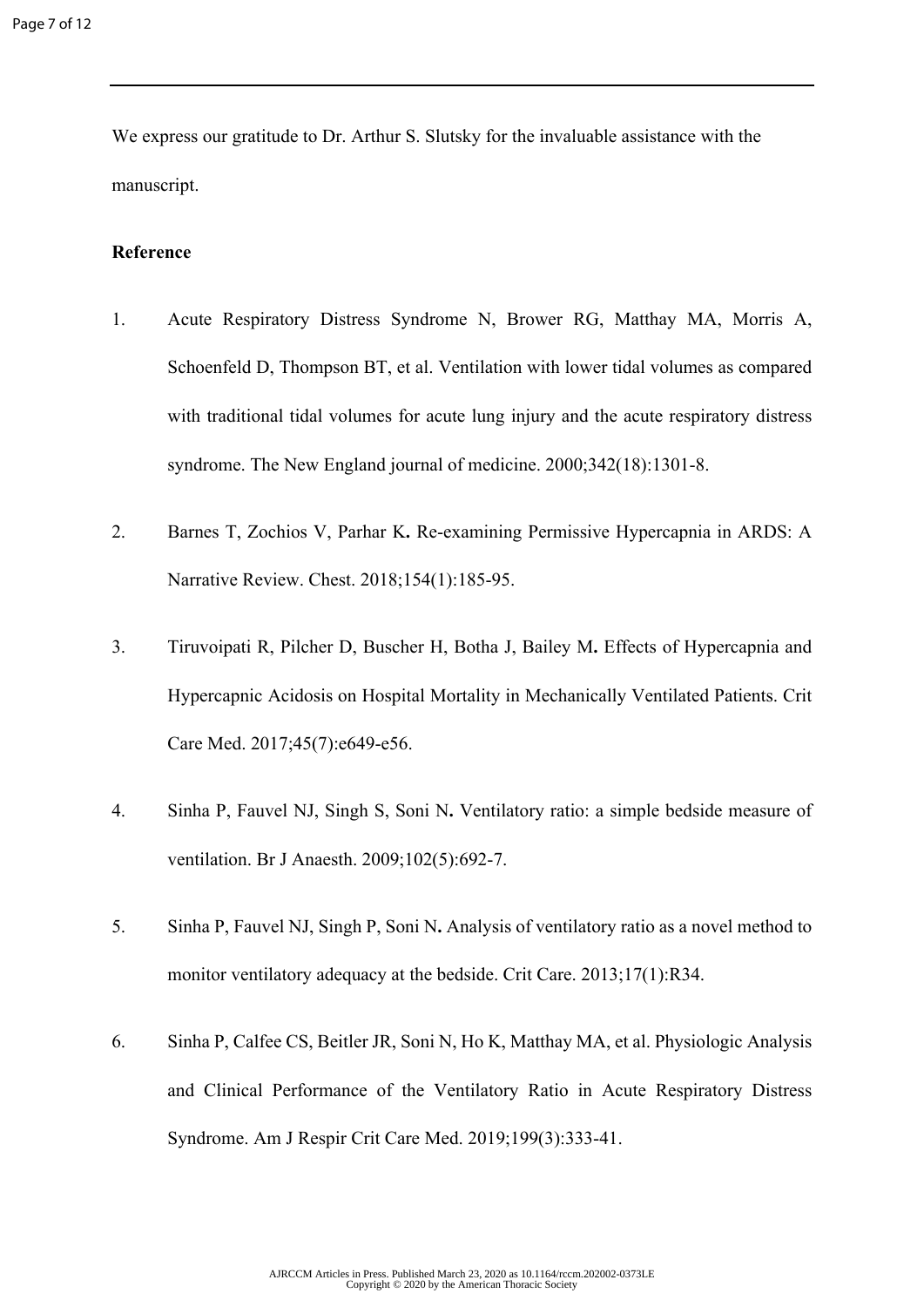- <span id="page-7-0"></span>7. Force ADT, Ranieri VM, Rubenfeld GD, Thompson BT, Ferguson ND, Caldwell E, et al. Acute respiratory distress syndrome: the Berlin Definition. JAMA. 2012;307(23):2526-33.
- <span id="page-7-1"></span>8. Nuckton TJ, Alonso JA, Kallet RH, Daniel BM, Pittet JF, Eisner MD, et al. Pulmonary dead-space fraction as a risk factor for death in the acute respiratory distress syndrome. N Engl J Med. 2002;346(17):1281-6.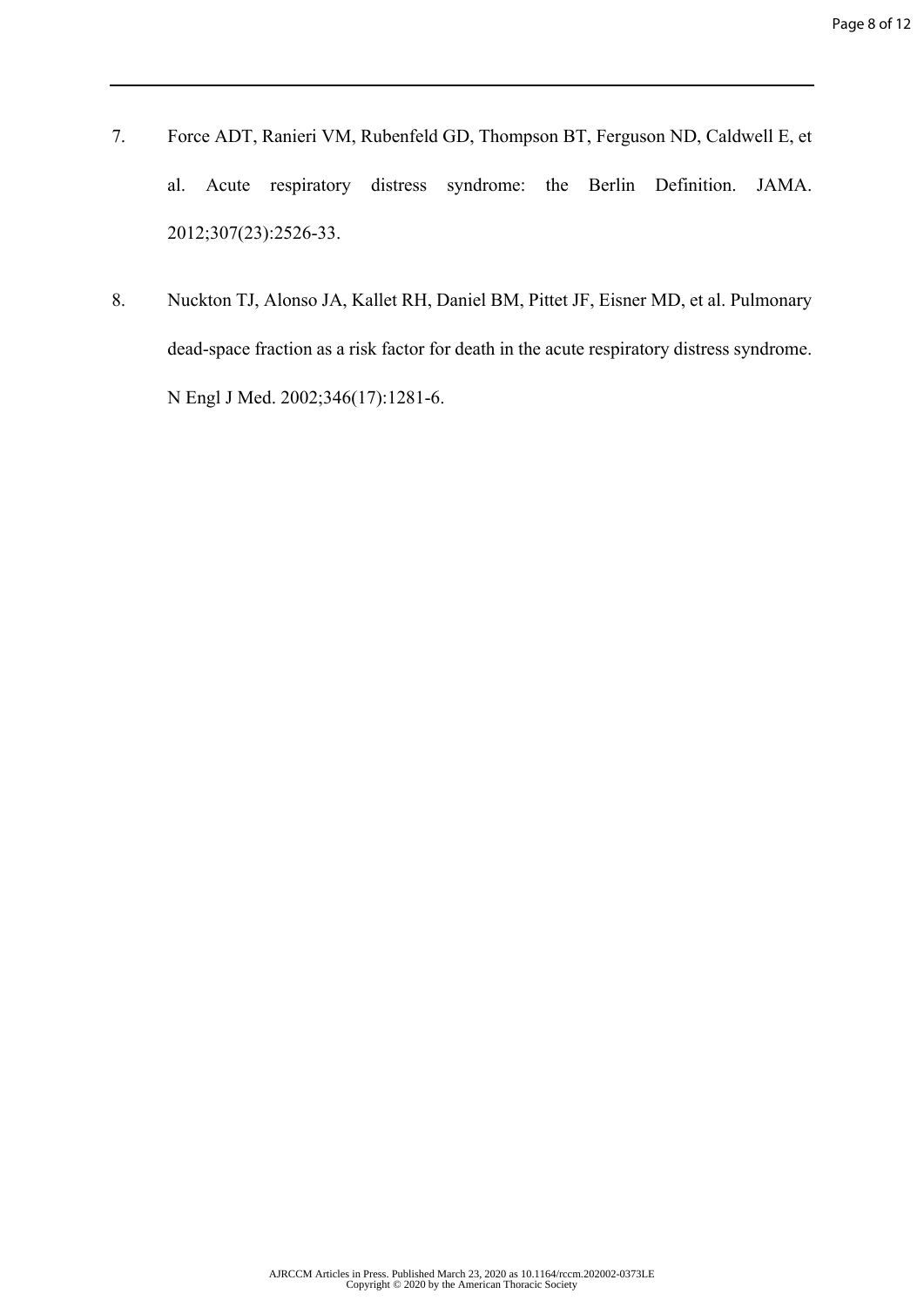| Characteristics                        | Patients (n=8)  |  |  |  |  |
|----------------------------------------|-----------------|--|--|--|--|
| Exposure history (n)                   | 8/8             |  |  |  |  |
| Age(years)                             | $63.2 \pm 11.0$ |  |  |  |  |
| Sex (Male)                             | 7/8             |  |  |  |  |
| Body mass index(kg/m2)                 | $22.7 \pm 2.3$  |  |  |  |  |
| Predicted body weight, kg              | $64.7 \pm 6.0$  |  |  |  |  |
| Chronic medical illness (n)            |                 |  |  |  |  |
| -Hypertension                          | 4/8             |  |  |  |  |
| -Diabetes                              | 3/8             |  |  |  |  |
| -Coronary heart disease                | 1/8             |  |  |  |  |
| -Chronic obstructive pulmonary disease | 1/8             |  |  |  |  |
| -Obstructive sleep apnea syndrome      | 1/8             |  |  |  |  |
| -Hepatitis B                           | 1/8             |  |  |  |  |
| -Smoker                                | 3/8             |  |  |  |  |
| Presenting symptoms onset (n)          |                 |  |  |  |  |
| -Fever                                 | 8/8             |  |  |  |  |
| -Cough                                 | 7/8             |  |  |  |  |
| -Generalized weakness                  | 4/8             |  |  |  |  |
| -Shortness of breath                   | 3/8             |  |  |  |  |
| Real-time RT-PCR of throat swab (n)    | 8/8             |  |  |  |  |

**Table 1** Baseline characteristics of eight ARDS patients infected with SARS-CoV-2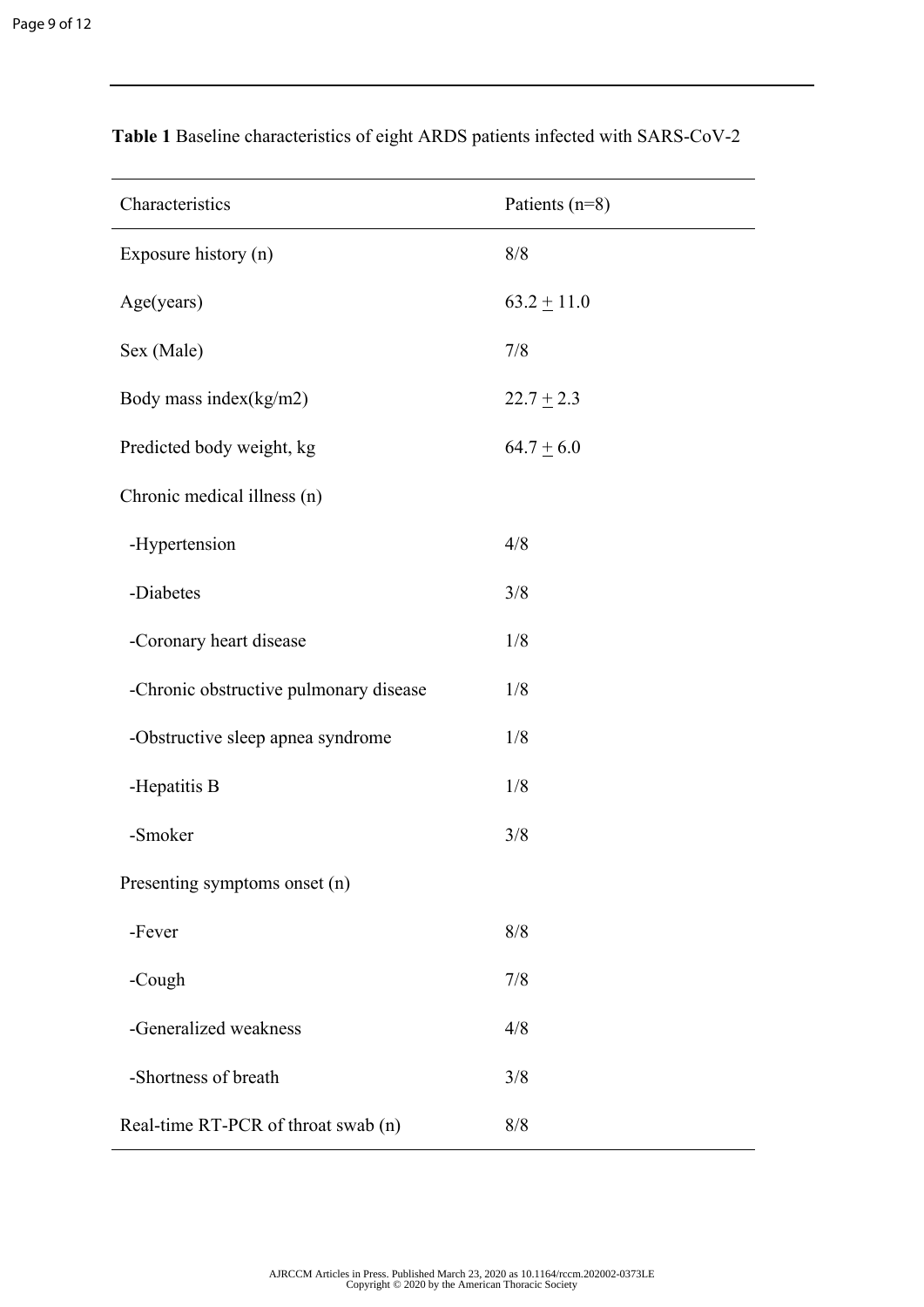| Radiologic characteristics (n)                |                  |
|-----------------------------------------------|------------------|
| -Bilateral pneumonia                          | 8/8              |
| -Multiple mottling and ground-glass opacity   | 8/8              |
| Noninvasive ventilation before intubation (n) | 1/8              |
| -Duration of noninvasive ventilation (day)    | $\mathbf{1}$     |
| HFNC before intubation (n)                    | 7/8              |
| -Duration of HFNC (day)                       | $2.6 \pm 2.2$    |
| $PaO2/FiO2$ ratio (mmHg)                      | $102.0 \pm 29.7$ |
| <b>APACHE II score</b>                        | $21.6 \pm 5.3$   |
| <b>SOFA</b> score                             | $9.1 \pm 2.7$    |
| Weaning before day 28 at ICU                  | 5/8              |
| Discharge before day 28 at ICU                | 5/8              |
| 28- day mortality at ICU                      | 0/8              |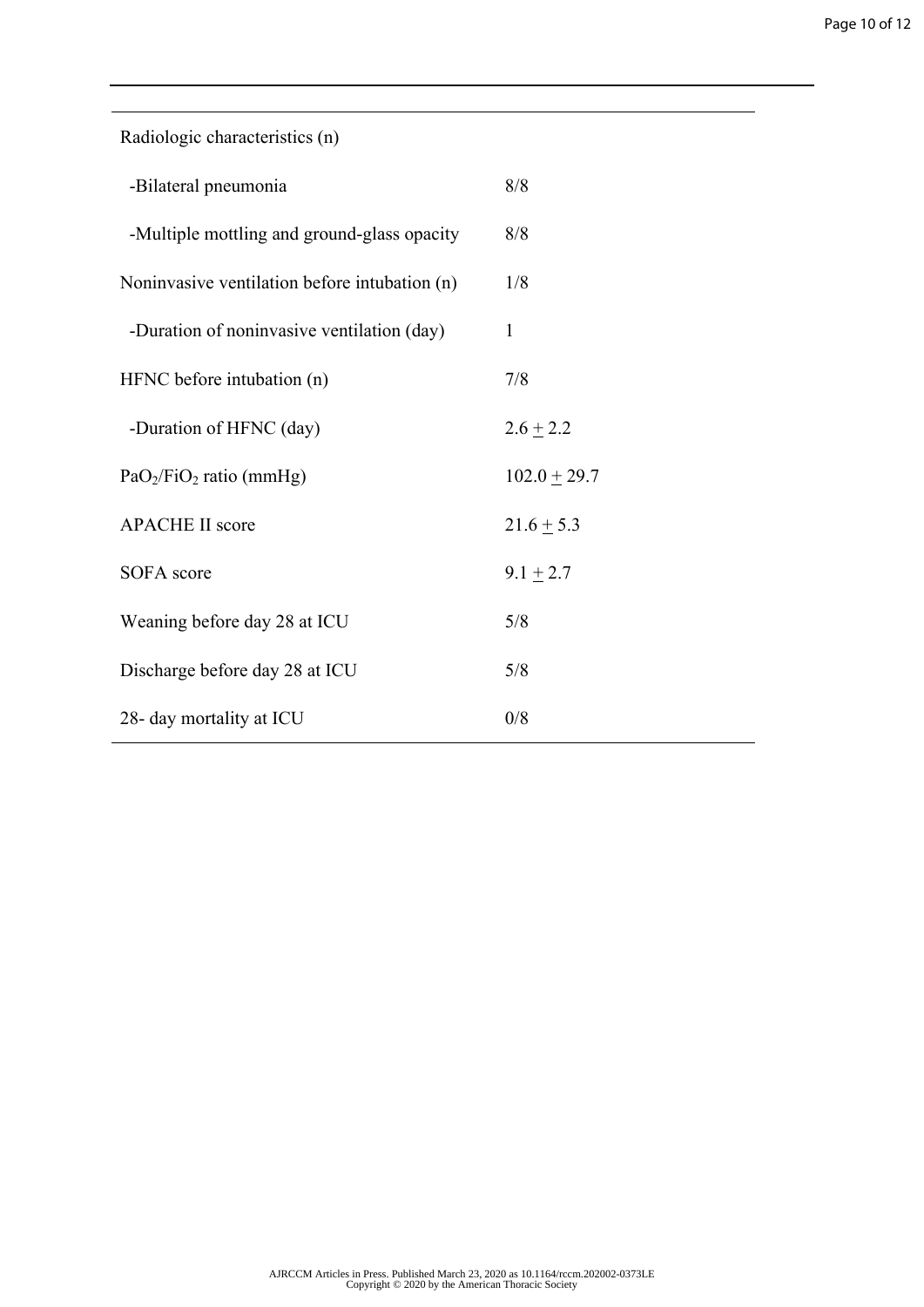| Variables                       | Low VT         | Intermediate   | P value | Intermediate    |
|---------------------------------|----------------|----------------|---------|-----------------|
|                                 | (initial 4     | VT (initial 4  |         | VT (8 patients) |
|                                 | patients)      | patients)      |         |                 |
| VT (mL/kg PBW)                  | $7.0 + 0.6$    | $7.7 + 0.8$    | 0.022   | $7.5 \pm 0.6$   |
| $PaCO2$ (mmHg)                  | $57.7 \pm 5.2$ | $44.1 \pm 3.6$ | 0.003   | $41.8 \pm 3.7$  |
| $PaO2/FiO2$ ratio               | $207 + 61$     | $241 + 38$     | 0.402   | $230 + 49$      |
| RR (beat/minute)                | $21.5 \pm 2.0$ | $21.0 \pm 1.4$ | 0.182   | $20.1 \pm 1.5$  |
| VE (L/minute)                   | $9.1 \pm 1.0$  | $9.8 \pm 1.0$  | 0.020   | $9.3 + 1.0$     |
| Ventilation Ratio               | $2.1 \pm 0.3$  | $1.7 \pm 0.2$  | 0.018   | $1.6 \pm 0.2$   |
| Pplat $\text{cmH}_2\text{O}$    | $23.3 \pm 2.2$ | $23.3 \pm 3.1$ | >0.999  | $23.6 \pm 2.7$  |
| PEEP $(cmH20)$                  | $11.0 \pm 1.2$ | $10.0 \pm 1.4$ | 0.250   | $9.6 \pm 1.2$   |
| $\Delta P$ (cmH <sub>2</sub> 0) | $12.3 \pm 1.7$ | $13.5 \pm 2.7$ | 0.080   | $14.1 \pm 2.5$  |
| $Cst$ (mL/cmH <sub>2</sub> O)   | $35.7 \pm 5.8$ | $36.1 \pm 7.9$ | 0.595   | $33.9 \pm 7.6$  |
| EELV (mL)                       |                | $2559 + 61$    |         | $2285 + 355$    |

**Table 2** Ventilator settings

Footnote: P value indicates difference between low VT and. intermediate VT of the initial four patients using a paired t test.

Abbreviations: VT: tidal volume;  $PaCO<sub>2</sub>$ : arterial carbon dioxide pressure;  $PaO<sub>2</sub>$ : arterial oxygen pressure; FiO<sub>2</sub>: fractional inspired oxygen concentration; RR: respiratory rate; VE: